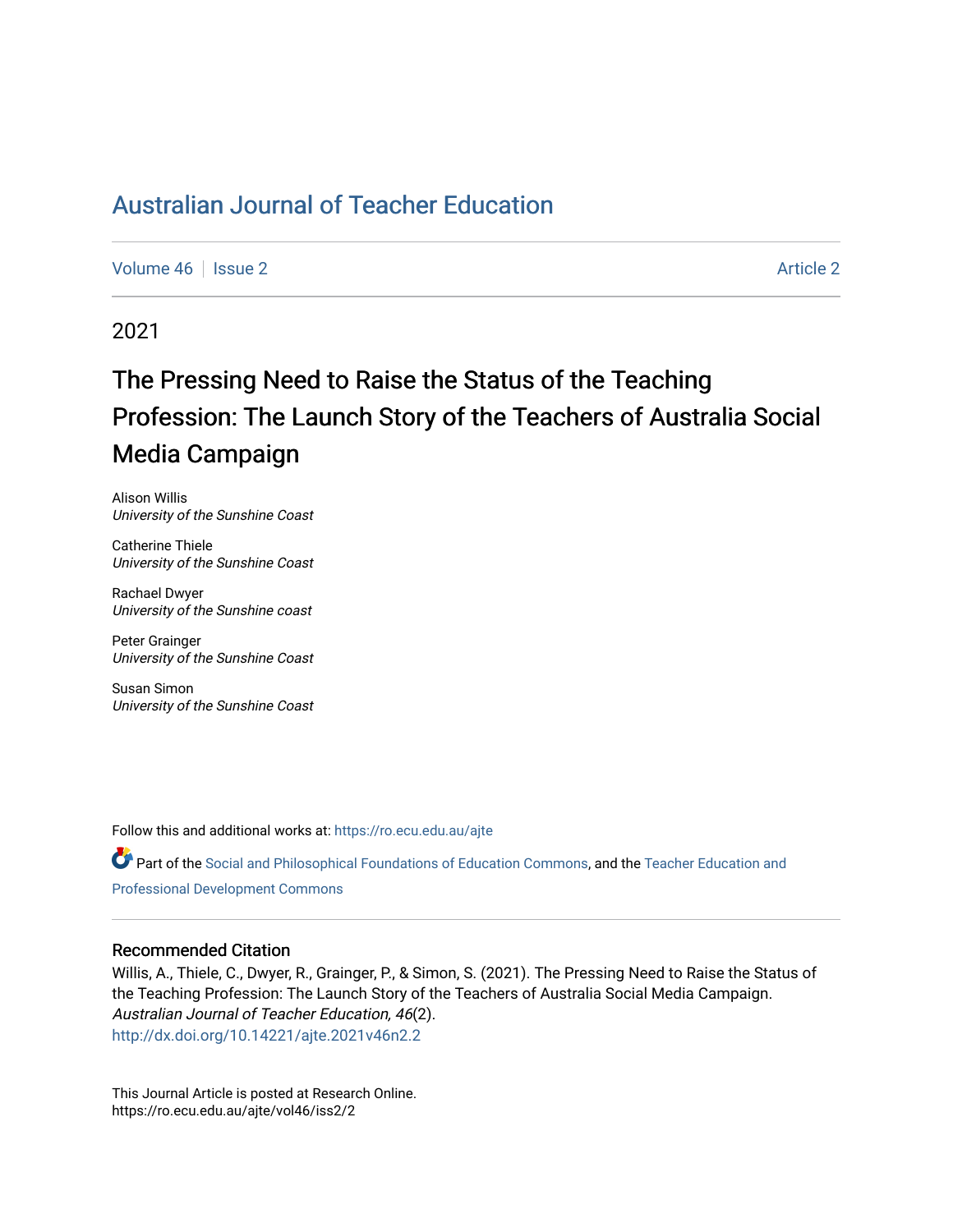# **The Pressing Need to Raise the Status of the Teaching Profession: The Launch Story of the Teachers of Australia Social Media Campaign**

Alison Willis Catherine Thiele Rachael Dwyer Peter Grainger Sue Simon University of the Sunshine Coast

*Abstract. This paper presents the start-up methodology for a project that leverages the opportunities that social media affords to give teachers voice and agency. In response to negative press about teachers in mainstream media, coupled with research that shows that teachers are working hard to meet student academic and wellbeing needs, the researchers employed the assertive technologies of social media and started a campaign to promote the work of pre-service and in-service teachers. The paper presents the theorising behind the start-up methodology for the social media campaign and outlines a response to an identified opportunity. It argues that social media provides new opportunities for professional connectedness, story sharing and collegial support.*

# **Introduction and Background**

Social media platforms are providing new opportunities for advocacy and connectivity for teachers. In an environment of increasing academic pressures, many teachers turn to social media for support and ideas (*cf.* Forte, Humphreys, & Park, 2012; Ranieri, Manca & Fini, 2012). Although teacher use of social media is a relatively new research frontier, many Australian pre-service and in-service teachers have tens of thousands of followers on Instagram and Twitter, and hashtags like #aussieed, #aussieteachertribe, and #teachersdownunder attract thousands of followers also. Furthermore, professional groups and associations are prolific on social media platforms. For example, Perth WA Teachers Community (over 16,500 members), QLD Teachers (over 10,700 members), Australian Early Childhood Teachers (over 8,900 members) and Teach Starter (over 365,000 likes) on Facebook (2020).

Although teacher presence is strong on social media platforms, there is an evident need to promote the value of the teaching profession in Australia. First, there is a teacher shortage across Australia. Although the shortage varies between states and sectors, both attraction and retention are challenges for recruiters (Weldon, 2015). Second, these challenges are compounded by negative perceptions about the profession: the social status of the profession has "suffered greatly," according to the recent parliamentary inquiry into the status of the profession (Parliament of Australia, 2019, p. 1). Reasons behind the alleged status slump include dominant negative representations in mainstream media and deficitsbased reform (Parliament of Australia, 2019). Third, the work of teachers is important. In addition to curriculum-based learning, teachers play a vital role in promoting the health, wellbeing and development of young people (Author, 2019). With 288,583 full-time-

Vol 46, 2, February  $2021$  16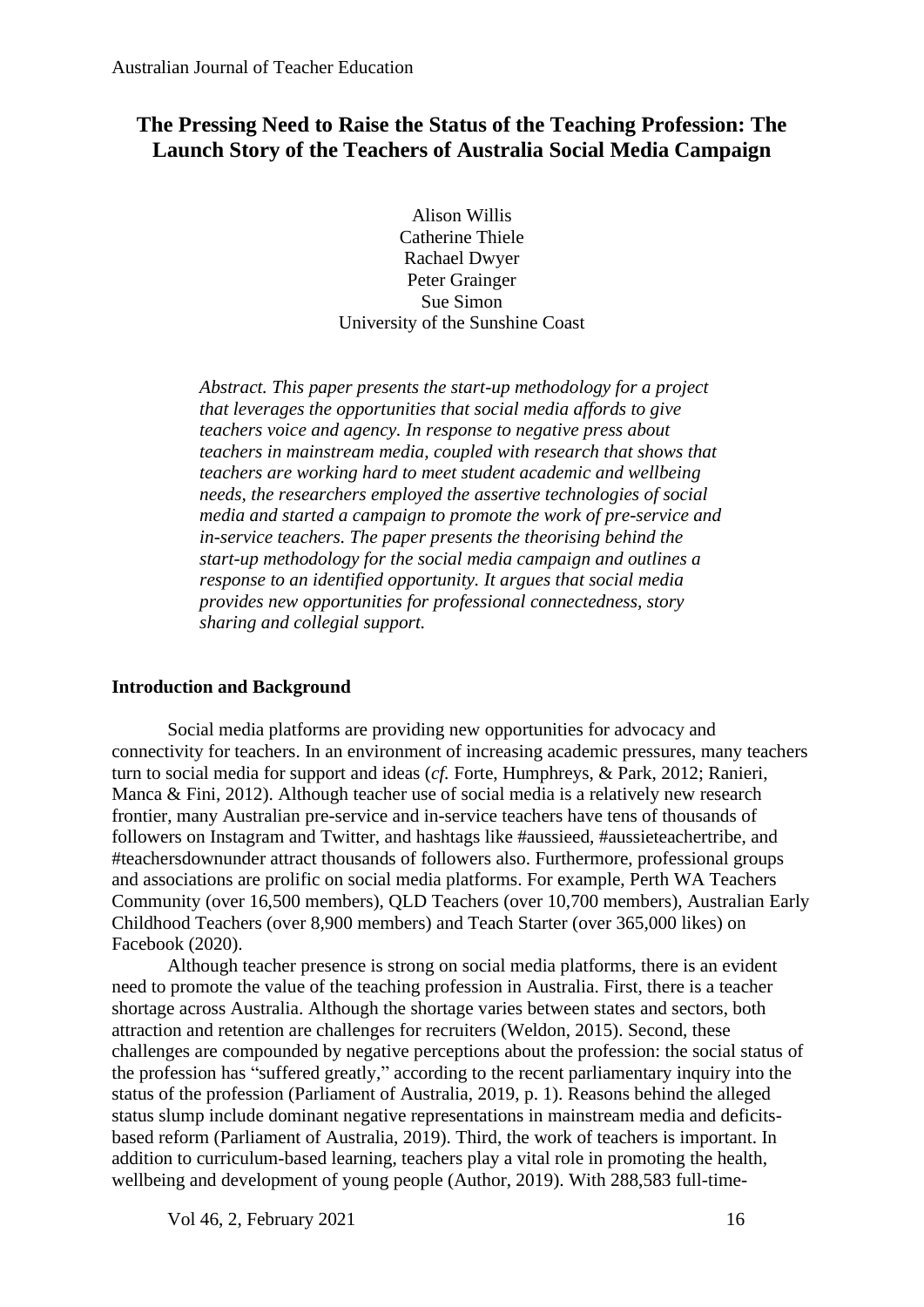equivalent teachers working in Australian schools in 2018 (Australian Bureau of Statistics, 2019) their role is significant. Striking a balance between student wellbeing and academic performance agendas is challenging (Author, 2019). Many teachers take it upon themselves to check in with students of concern, absorbing performativity pressures to protect students' wellbeing (Author, 2019). Managing tensions between academics and wellbeing was described to be like "juggling with both hands tied behind my back" or "tightrope walking between two pitching ships in a storm" (p. 20). The teaching profession evidently needs supportive structures for its success.

What is not yet fully understood is how assertive technologies like social media can be used to support teachers. How do social media platforms support the work of teachers? In response to this situation, the authors launched the Teachers of Australia social media campaign, which reaches thousands of people each week and has a growing online network. This paper outlines the processes that led to the creation of the campaign, which are illustrated in Figure 1. It provides a theoretical background to the social media campaign, by discussing the pressures that teachers manage, the need to champion the profession and the opportunities that social media affords. Further, the usefulness of social media networks in advocating for and championing the profession are discussed and the start-up methodology behind the Teachers of Australia social media campaign is outlined as a response to the pressing need to champion the profession. We drew upon phenomenological and narrative inquiry methodologies in our theorising and in the development of our response.



**Figure 1. The processes of theorising, identifying opportunity and response that undergirds the Teachers of Australia social media campaign.**

# **Theorising: The Pressures Teachers Manage and the Need to Promote the Profession**

To contextualise the need for a campaign that champions the work of teachers, this section of the paper discusses the pressures that teachers manage in their practice. Pressures include performativity agendas that currently pervade Australian education systems, the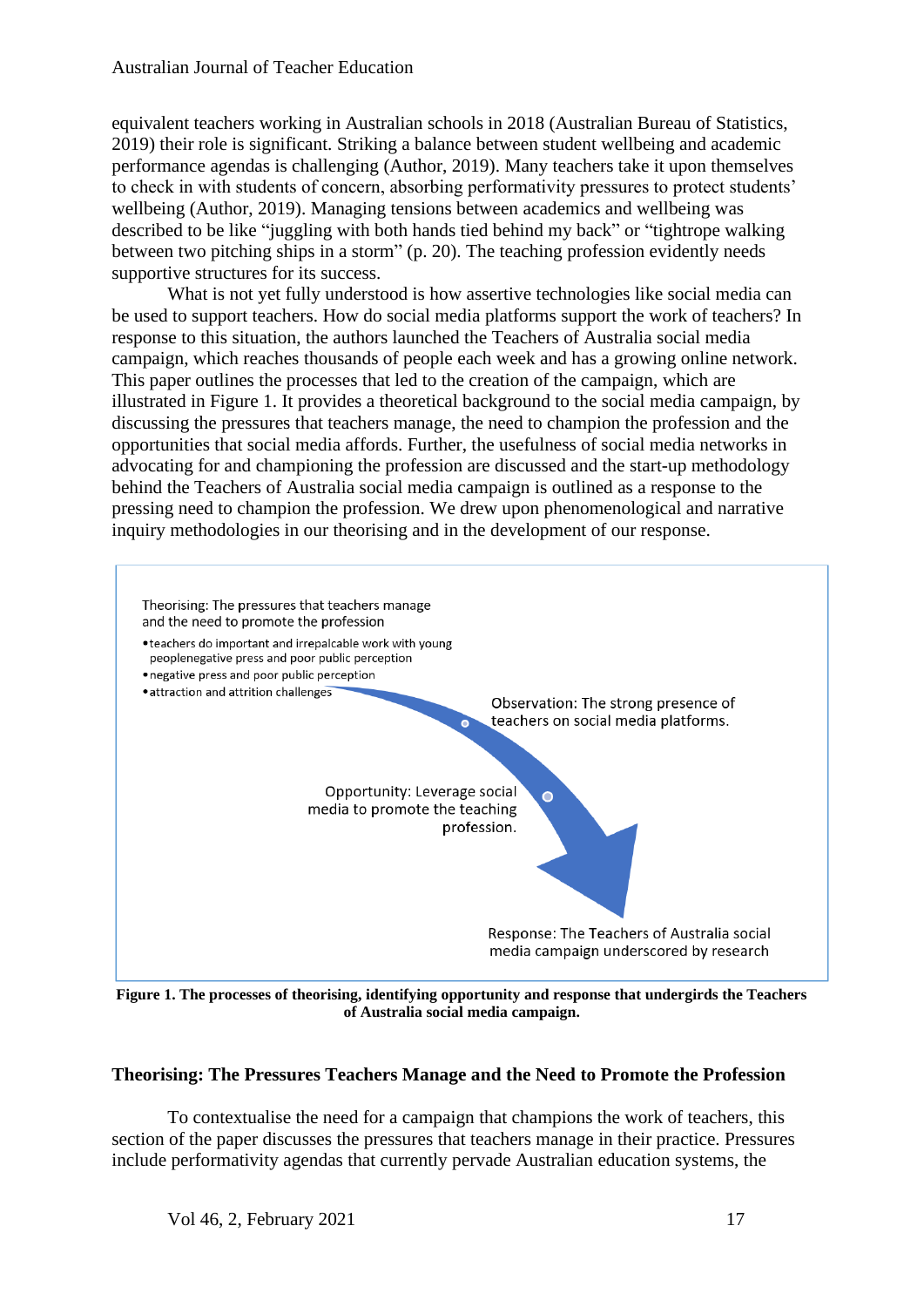uprise of student wellbeing concerns and mental health issues, the compounding effects of isolation for remote teachers and the unique challenges that early career teachers face.

#### **The Impacts of Academic Performativity Agendas on Teachers**

While performance and assessment regimes are not new to education, since the turn of the century, society and policy have demanded more formalised, macro-level progress "results" (Ball, 2003; Biesta, 2017). School reviews, policy reforms, benchmarking conversations and decision-making agendas are fuelled by assessment data and the accountability cultures and practices that have been devised around these assessments. National (and international) comparative performance measures (eg; MySchool website, NAPLAN,  $PISA<sup>1</sup>$ ) highlight teaching and its relation to student outcomes. The comparative reporting of student academic performance has become one of the powerful message systems of formal Western education.

Within this accountability-driven topography, a teacher's responsibility to students' academic performance is highly visible. The work of teaching is now more public - often discussed, scrutinised and interrogated by many stakeholders, including parents, schools, systems and the media. The accessible and online nature of this data has meant academic performance is a prioritised discourse for portraying education systems (including teachers) in mainstream media (Baroutisis & Lingard, 2018). Ball (2003) warns that flowing deeply within regulated and governed performance discourses dwells the "terrors of performativity" (p. 215) where stakeholders' intended and unintended agendas can be felt by the teacher. As regulated practices dominate school imperatives, teacher autonomy erodes and these pressures are reconfiguring what it means to be a teacher, professionally and personally (Biesta, 2017).

Keddie, Mills and Pendergast (2011) explain, "performative and competitive schooling cultures of high accountability and compliance suggest an undermining and mistrust of teachers and their practice and a denial of teacher agency" (p.76). This positions "teachers as liabilities, and in doing so aligns them with modes of education that are as demeaning as they are deskilling" (Giroux, 2016, p.15-16). Ideas from media commentary (eg. Bahr, 2019) and stories from teachers for general audience (eg. Stroud, 2018) point towards the impact of such ideas on the teaching profession. A negative public image and low levels of autonomy are contributing to high levels of attrition. There is an evident need for platforms the provide teachers with voice and agency so they can generate their own narratives.

Notwithstanding, amid accountability and performativity pressures, teachers continue to motivate, enthuse and engage students on a day-to-day basis. Their commitment and passion for learning keeps them motivated (Day & Smethem, 2009). Biesta (2017) proposes that amid academic performativity tensions, desires and conflicts, teachers need to trust their students and enact their freedom to "*teach as dissensus"* (p. 82) by addressing the obvious

<sup>&</sup>lt;sup>1</sup> My School is an Australian website sharing data about schools including student profiling, NAPLAN results, funding levels and sources, attendance and enrolment numbers. **NAPLAN** (National Assessment Program – Literacy and Numeracy) is an Australian standardised *sample* assessment tool implemented nationally once a year in Years 3, 5, 7 and 9. **PISA**  (Programme for International Student Assessment) is an International standardised assessment tool implemented every 3 years. A sample of 15-years-old students from around the world (including Australia) are tested to measure their knowledge in reading, mathematics and science.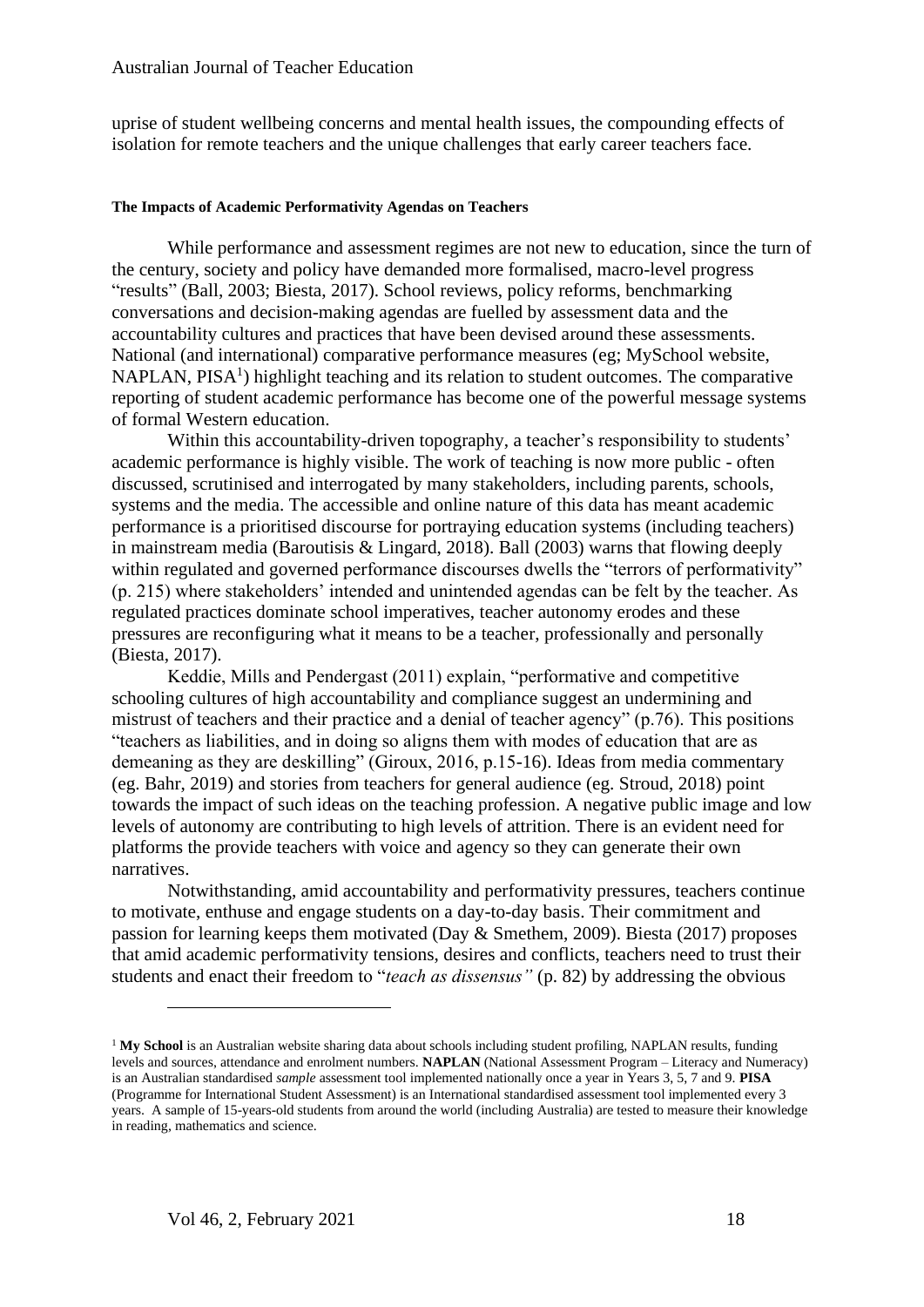## Australian Journal of Teacher Education

and not so obvious needs of their students, attending to all things that matter, including social and emotional needs. To achieve this, teachers are turning to teaching colleagues for additional support and motivation: cooperation and collaboration between teachers (Salhberg, 2010) and supportive cultures and school environments serve to safe-guard teachers' professional identities, sense of self-efficacy and professional relationships (Canrinus et al, 2012). It is not surprising that teachers are desiring professional interactions, often on social media (e.g. Forte, Humphreys, & Park, 2012; Ranieri, Manca & Fini, 2012), where minimal direct judgement is given compared to the structured and regulated interactions they face daily in their schools.

#### **Teachers Bear the Burden of Student Wellbeing Concerns**

In addition to academic performativity pressures, teachers also bear the burden of youth mental health (Roffey, 2012). One of four young people in Australia are reported to experience a mental health issues each year (Headspace Australia, 2018). A report prepared by Goodsell et al. (2017) for the Australian Government Department of Education and Training that used data from the Young Minds Matter survey showed that one in seven school students in Australia (approximate ages 5–18 years) live with a mental disorder (Goodsell et al., 2017). Teachers work with the associated behaviour challenges: according to the Goodsell et al. Report (2017) ADHD is the most common mental health disorder affecting Australian school students, followed by anxiety disorders and oppositional disorders. Bowman, McKinstry and McGorry (2017) reported anxiety and depression as the "leading contributors to the burden of disease for young Australians" (p. 278), with social anxiety disorder and posttraumatic stress disorder being the most common.

Students with mental health disorders have poorer academic performance results, more absences from school, poor connectedness, and low engagement (Goodsell et al., 2017). According to the Mission Australia Youth Survey, young people aged between 15 and 19 years in Australia ranked coping with stress (43.1%) and school and study problems (33.8%) as their top two concerns (Carlisle et al., 2018). Australian students reported higher levels of schoolwork-related anxiety than the OECD average, according to a recent analysis of OECD data by the Australian Council for Educational Research (ACER, 2018).

Support available to teachers varies significantly between schools and locations in Australia. As explained further below, teachers working in isolated or less-resourced schools have less support. Nevertheless, wellbeing concerns are prevalent in all contexts and teachers everywhere are bearing the social burden of mental health. This in turn raises serious concerns for teaching wellbeing and sustainability of the profession.

#### **Teacher Wellbeing Concerns**

Teacher wellbeing impacts student wellbeing (Roffey, 2012). There has been an increased focus on teacher wellbeing in recent years due to rising concern about attrition in the profession. Acton and Glasgow (2015) argue that teacher wellbeing ought to be prioritised as a strategy for managing performativity measures. A review of teacher wellbeing in New South Wales, Australia, showed that teacher wellbeing can be negatively impacted by workload, burnout and stress, relationships with students, parents, colleagues and leaders, and change fatigue (McCallum et al., 2017). The concern for teacher wellbeing is not limited to Australia: a comprehensive review of wellbeing issues that significantly impact Canadian teachers highlighted the wide range of factors that contribute to the trend of higher levels of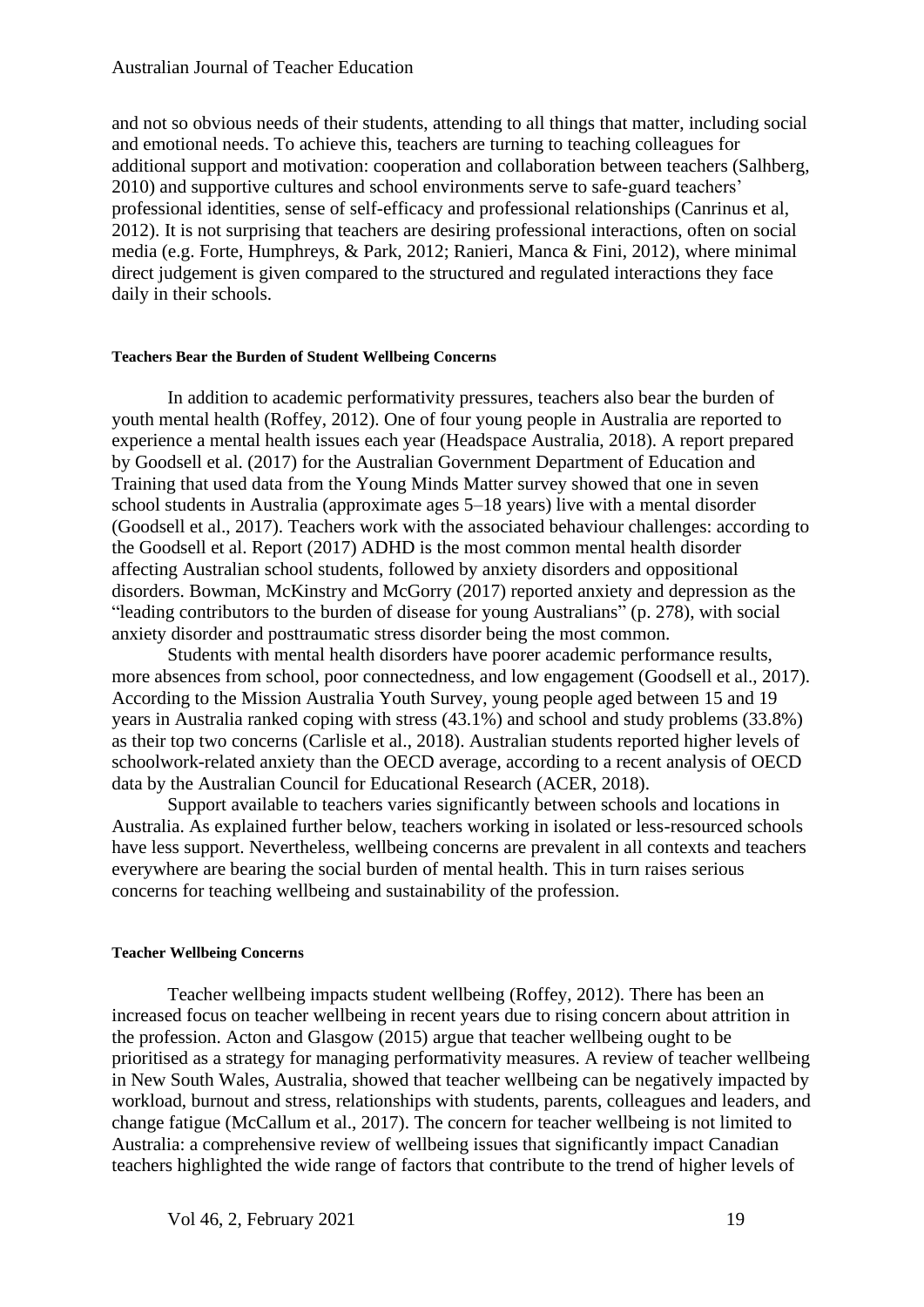## Australian Journal of Teacher Education

stress, burnout and departure from the chosen career, than in many other professions (Gray, Wilcox & Nordstokke, 2017). Teachers, whether beginning or experienced, often internalise their experiences with students, which ultimately affects their wellbeing and esteem (Collie et al., 2015; Spilt, Koomen &Thijs, 2011). In addition, a mismatch between feeling responsible for students' wellbeing and being equipped to help them with mental health concerns causes stress amongst teachers (Ekornes, 2017). Teachers share their concerns and stresses, and methods for dealing with such, using the #teacherstress hashtag on social media.

#### *The Unique Challenges for Early Career Teachers*

Transition into the profession can be challenging for early career teachers, and they will likely benefit from intentional mentoring and support (McCallum et al., 2015). A key finding of the Gray, Wilcox and Nordstokke (2017) study was that more needs to be done to "better support early career teachers as they acclimate to the high demands of the profession" (p. 205). One way to support transition is to create physical spaces for new teachers that enhance socialisation and a sense of belonging to the community (McCallum et al., 2015).

Nonetheless, preservice and early career teachers often turn to social media for support and have a very strong presence online. They share resources, outfits, classroom décor, and updates on their thoughts and feelings. All these topics are new and exciting for an early career teacher. They connect on social media through hashtags like #preserviceteacher and #firstyearteacher, and celebrate attaining registration and employment. There is an evident opportunity for teacher educators to join these conversations.

#### *The Compounding Effects of Isolation for Remote Teachers in Australia*

In addition to the pressures articulated above, teachers working in remote contexts experience the compounding effects of isolation. Attracting and retaining quality teachers to remote areas has long been a significant logistical, organisational and bureaucratic challenge for education providers (Author, 2018; Buetel, Adie, & Hudson, 2011; Plunkett & Dyson, 2011; McKenzie, Rowley, Weldon, & Murphy, 2011; Lake, 2007). This is despite financial efforts made by stakeholders (e.g. The Remote Area Incentives Scheme, RAIS, DoE, 2017) to attract and retain staff in remote regions (Dow, 2004). The difficulty is a result of personal, social, technological and professional isolation (Plunkett & Dyson, 2011; Hudson and Hudson, 2008) and more specifically, related to issues of transition and teacher wellbeing.

According to Lake (2007) remoteness refers to isolation from social ties, administration, technical (e.g. intermittent internet connectivity) or discipline-relevant expertise and resources. Many of these issues faced by teachers in isolated communities are connected to readiness, or more specifically, lack of readiness or lack of preparedness to teach in communities characterised by racial and cultural complexities, lack of resourcing in comparison to urban schools, the demands of *living in a goldfish bowl* and expectations of complex classroom management challenges (McConaghy & Bloomfield, 2004). These challenges are sometimes compounded by inadequate housing and extreme weather conditions (Buetel, Adie & Hudson, 2011).

Notwithstanding, remote teachers have a strong presence on social media, connecting through hashtags such as: #outbackteacher, #teachinginthebush and #remoteteaching. Recent research shows that social media is used by remote teachers to raise awareness about their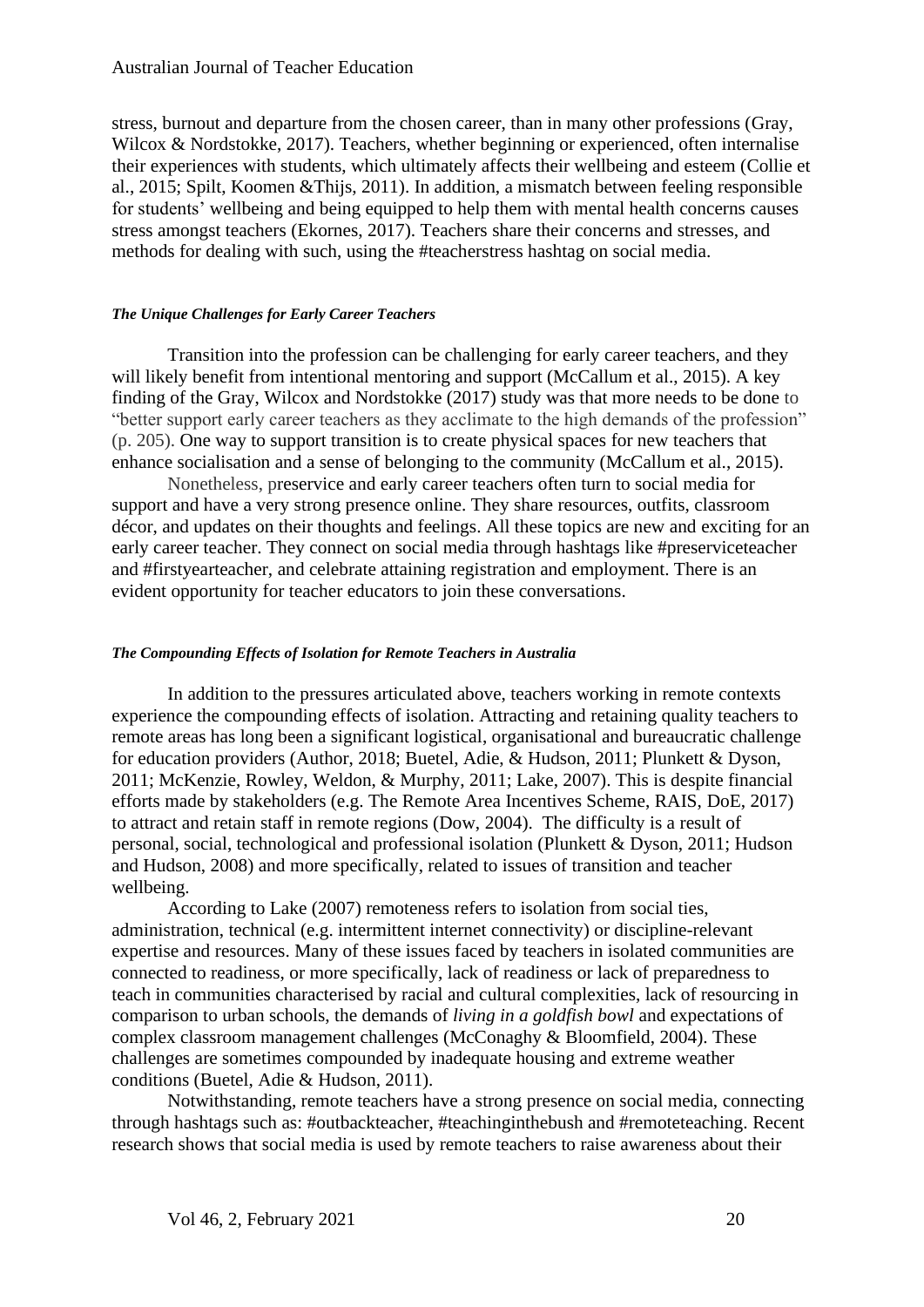work (Authors, 2020). Recommendations arising from this research included generating more online support for remote teachers and providing wellbeing leave (Authors, 2020).

## **New Opportunities That Social Media Afford**

Use of social media is riddled with contradictions. It has been blamed for the uprising of social anxiety and addiction (e.g. Andreassen, Pallesen & Griffiths, 2017); and praised for its networking capabilities (e.g. Ranieri, Manca & Fini, 2012). Like many assertive technologies, it can be used for both good and evil: with vulnerable groups of people being most likely to be exploited by social media predators or at risk of addiction (Andreassen, Pallesen & Griffiths, 2017). The most compelling evidence for using a social media campaign amongst a population of teachers is that they are already prolific in that space (Lantz-Andersson, Lundin & Selwyn, 2018). Educational research has traditionally been conducted within institutions; however, teachers are increasingly occupying non-traditional spaces like Facebook, Instagram, Twitter and LinkedIn. Social media networks are being used as learning environments, both for students and for professional communities of practice (Ranieri, Manca & Fini, 2012). The outstanding characteristic of social media for formal or informal learning is its capacity for interaction: participants can contribute, like, comment, recommend and share (Greenhow & Lewin, 2016) and it is seen as a place of gathering (Veletsianos, 2013). Siemen's theory of digital connectivism (2005) purports that learning is reliant upon connections, and that technological environments support non-linear and complex learning. Indeed, the work of teachers is complex (as discussed above) and online environments provide opportunity to teachers to discuss issues, share stories and support one another (Lantz-Andersson, Lundin & Selwyn, 2018, Ranieri, Manca & Fini, 2012; Veletsianos, 2013).

# **Our Response to the Situation: The Start-Up Methodology of the Teachers of Australia Social Media Campaign**

As a research team, we could not be bystanders with the knowledge that teachers were subject to generic negative representations in traditional media that rarely foregrounds teachers' perspectives (e.g. Donnelly, 2019; Urban, 2019), but also know that teachers were leveraging non-traditional platforms like social media to voice their perspectives. Therefore, as a group of researchers and teacher educators we decided to wade into the controversial and contested world of social media by creating our own social media campaign.

The initial conceptualisation of the Teachers of Australia project was inspired by the Humans of New York project (Stanton, 2015), which portrays people of New York through photographs and stories. We saw an opportunity to re-humanise the teaching profession in Australia through the sharing of photographs and stories. This idea came after previous research conducted by the lead researcher (Author, 2019) that demonstrated that teachers are simultaneously managing/balancing/prioritising student wellbeing concerns and academic performance improvement agendas. The vital role of the teacher was undeniable, and the need to champion the profession was salient. We could not ignore the opportunity that social media presented.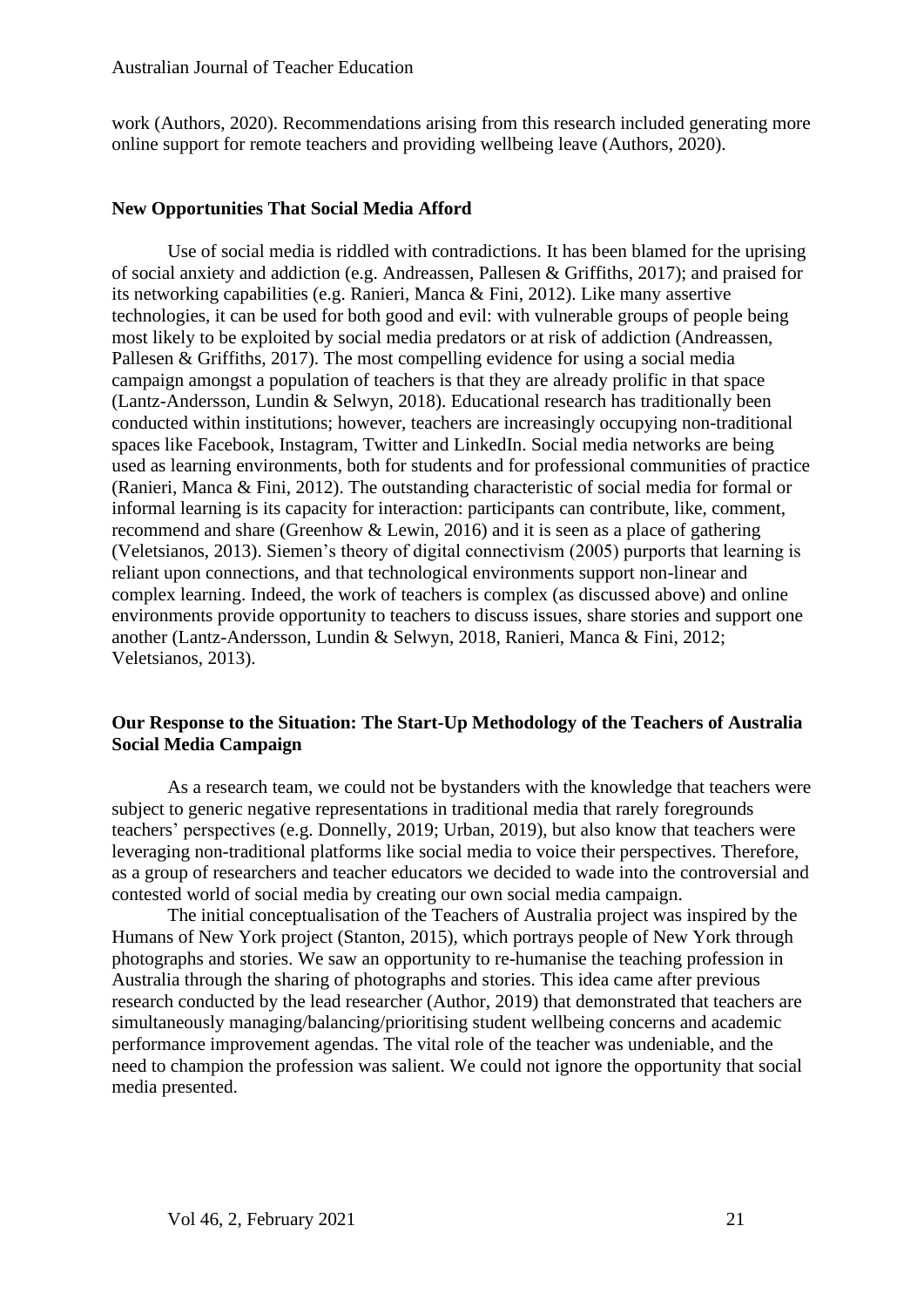#### **Forming A Research Group and Defining our Scope**

The Teachers of Australia research group came together in response to a school wide invitation from the lead researcher. In our first meeting, the purpose of the research project was presented to and refined by the group:

The *Teachers of Australia* project will tell the stories of the great work and immense heart of teachers, with the purpose of lifting the profile of the profession for the sake of teachers' wellbeing and connectedness. Leveraging social media platforms (Instagram, Facebook and Twitter) the Teachers of Australia project will champion the work of Australian teachers by publishing photographs and stories of changed lives. It is hoped that this endeavour will improve retention of teachers within the profession, attract high quality candidates to the profession, both of which will have positive on-flow effects for children's learning.

Collaboratively, we refined our research questions:

*What is the reach and effect of a social media campaign that showcases the positive work of teachers?*

*How do social media platforms support the work of teachers?* 

The group saw an opportunity to research teacher wellbeing. Accordingly, we set three specific foci for underpinning investigation: (a) analysis of the content of teachers' stories in the campaign, (b) further investigation of teachers' experiences and views of managing the competing imperatives of academic performativity and student wellbeing concerns, and (c) an inquiry into how and for what purposes teachers use social media. Parts (b) and (c) incorporated inquiry into the effects of teachers' experiences on their wellbeing. This qualitative research draws upon an interpretivist research paradigm and the methodologies of narrative inquiry and phenomenology. Interpretivism is concerned with social agency, the ways we interact in society and the meaning that is generated from these interactions (Walter, 2006). For this project, an interpretivist paradigm foregrounds the experiences and stories of teachers. Although Siemen's theory of connectivism might have been a possible theoretical paradigm for this project, our focus is more on generating meaning around teachers' experiences and stories, and the tool of social media supports this inquiry (not vice versa). Furthermore, connectivism is a young theory that is yet to be widely tested (Goldie, 2016). Phenomenology is a study of lived experiences with the purpose of extracting essences of participant meanings (Miles, Huberman & Saldana, 2014). Narrative inquiry enables prosaic description of participant experiences (Miles, Huberman & Saldana, 2014).

# **Surveying Social Media Platforms to Assess Teacher Presence and Activity**

Before launching our campaign, we investigated the ways that teachers use social media and discovered a very strong presence across Facebook, Twitter and Instagram. We were aware of many professional networking groups on Facebook, and a propensity for policy, 'best practice' and research discussions and debates on Twitter. However, it was the strong presence of Australian teachers on Instagram that surprised us most. There is a very large community of teachers on Instagram that frequently shares resources and classroom décor ideas. Many of these posts are designed to direct people back to Teachers Pay Teachers where many teachers have a side hustle; however, there is also a lot of classroom design and #teacherinspiration posts. It became very clear to us that we needed a different presence if we were going to stand out on such a crowded platform. Amidst the shiny laminated colourful classroom resources posts, we opted for portrait head and shoulder photographs of teachers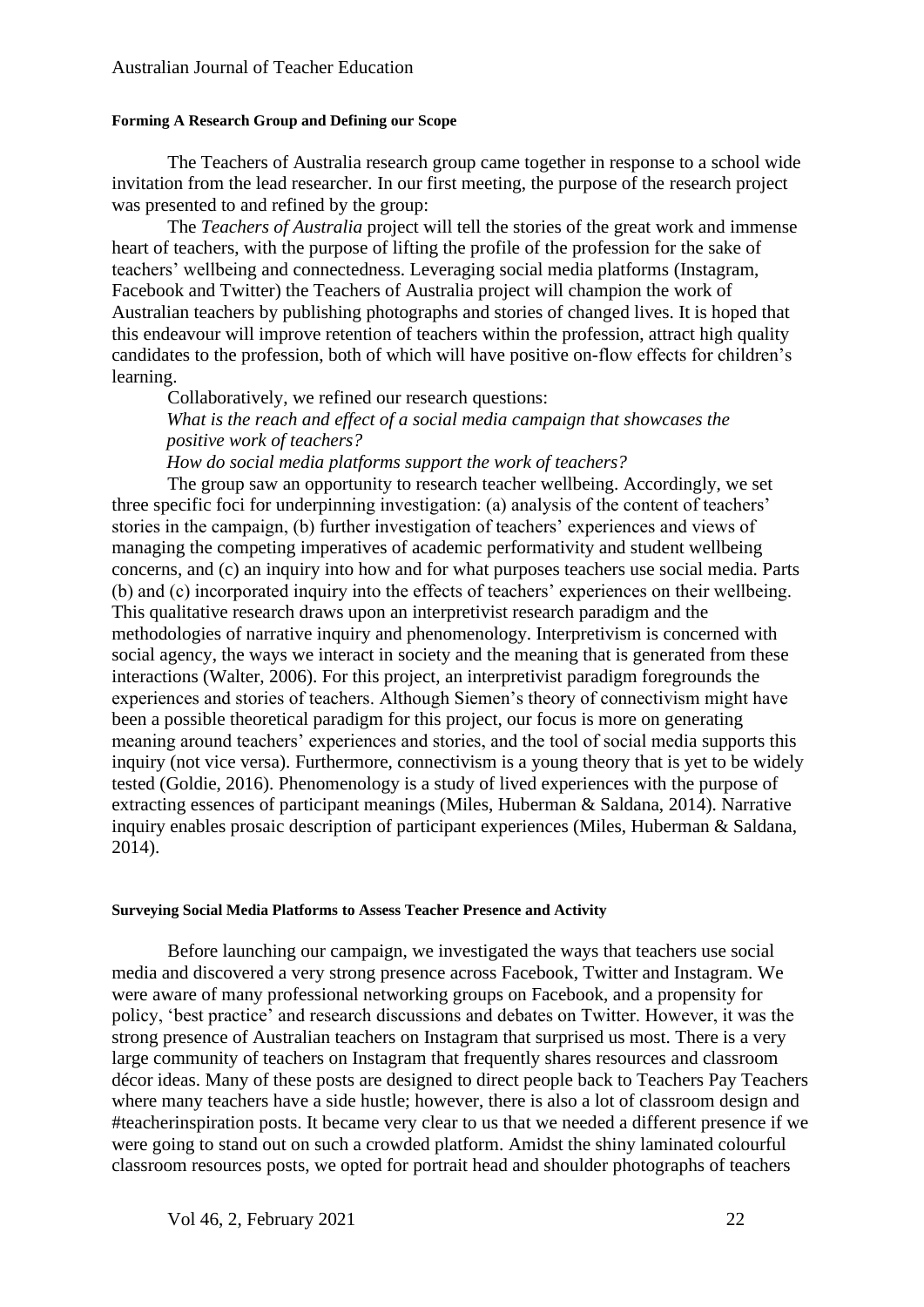and initially decided upon a faded colour scheme as a distinguishing feature during the beginning months of our campaign.

#### **Developing a Business Case**

This project needed multiple institutional approvals before its launch. Research ethics approval was sought and granted so that the content of teacher posts and their photographs can be used for research purposes. To receive institutional marketing approval, we needed to demonstrate social media capacity and prepare a business case. In this process we defined the audience (teachers of Australia) and demonstrated this audience might need a social media account of this kind. Our rationale was as follows:

There is high attrition within the profession in the first five years after graduation. Although the remuneration is comparable with other professions, and the lifestyle is envious, many of our current Education students find themselves having to defend their career decision, having the answer the question, "Why would you want to be a teacher?" Overall, it is hoped that by championing the work of Australian teachers that this campaign might contribute to retention in the profession in a time of a teacher shortage. Up to 25% of beginning teachers may leave teaching within the first five years (House of Representatives Standing Committee on Education and Vocational Training, 2007). Across Australia 5.7 % of teachers are leaving the profession in any year (AITSL, 2017).

- The subsequent aims of the social media campaign were:
- 1. promote the teaching profession in a public forum
- 2. create a virtual community of practice where teachers can connect with each other and their stories
- 3. attract quality candidates to the profession.

We were very pleased to receive marketing approval for this project and acknowledge the social media skills of one of our administrative staff as key to demonstrating capacity.

# **Recruiting Story Tellers**

Upon approval, the search for teachers who would be willing to share their stories and photographs commenced. Finding willing participants has been a challenge throughout the project and has required ongoing invitations from the research team. Recruitment ebbs and flows with the busyness of the academic calendar. To date our most effective strategies have been direct invitations and word of mouth. We aim for an organic, authentic build that is not reliant upon boosted or sponsored posts. We use hashtags to attract new followers, and genuinely interact with other Instagram accounts to affirm the work of teachers. We are not for profit. Our goal is to promote the profession, and it is important that followers know that there is no hidden agenda.

#### **The Approach: Unashamed, Positive Championing.**

There is enough "teacher bashing" (Bahr, 2019) in the media. The Teachers of Australia campaign is unapologetically positive. Notwithstanding this stance, it also aims to be authentic. We willingly broadcast real perspectives of hard work, difficult conditions and the emotional toll of working with children and families. Nevertheless, the main impetus behind the stories is to broadcast why teachers love teaching. Teachers have an opportunity to share their motivations and beliefs in their stories. This primary focus is a good fit in a

Vol 46, 2, February 2021 23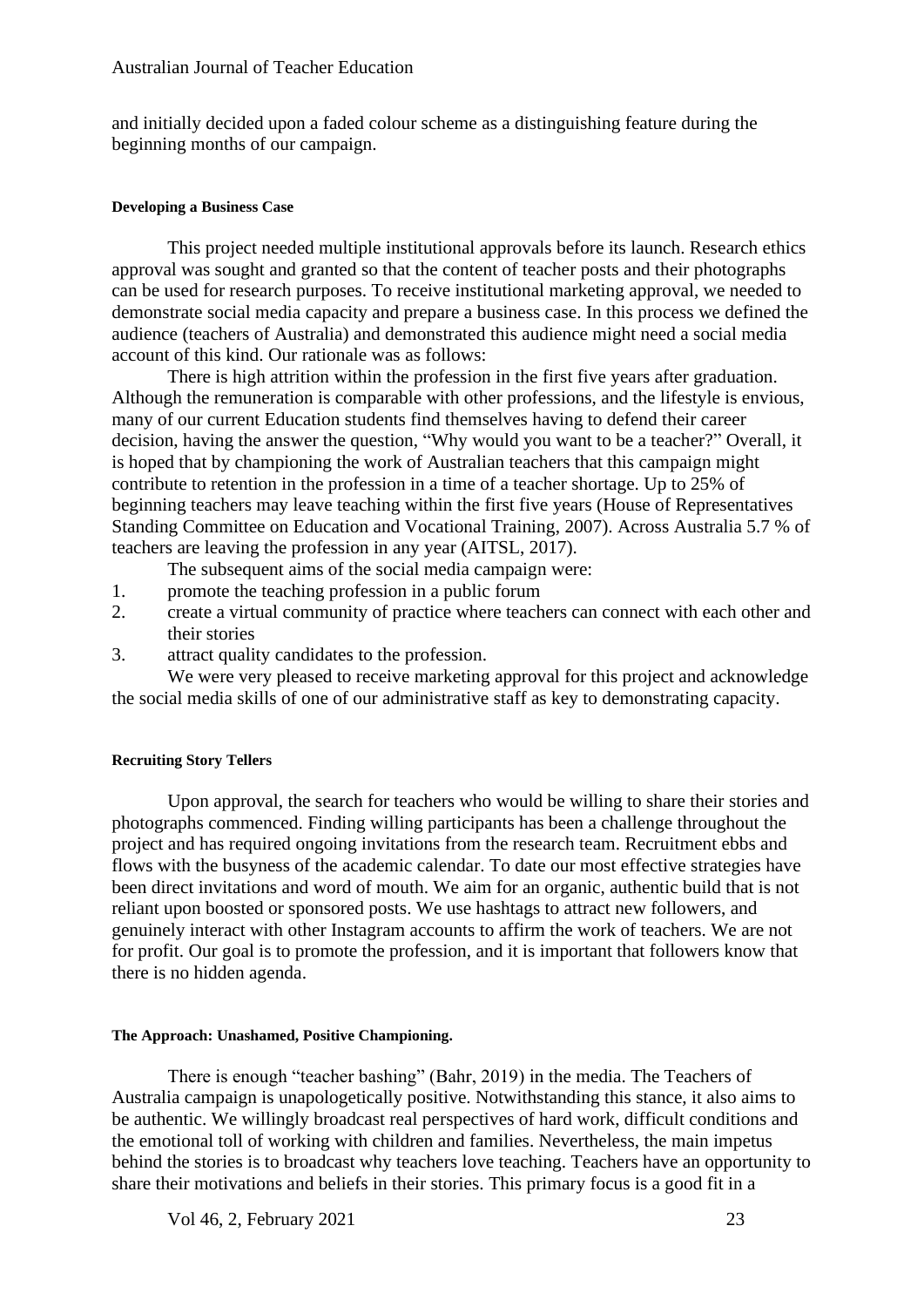profession that is motivated by care and a duty to future generations (Ghoulami, 2011). See Plates 1 and 2 for example stories from the Teachers of Australia campaign. These stories are actively shared by the teacher educators in our research team with pre-service teachers and their wider professional networks.



"Hey, Mum!" a student exclaims, only to instantly recoil as they realise the faux pas they have made. While their classmate's chuckle at the slip-up, I can't help but feel honoured that the slip-up was made. It highlights the strong bond teachers form with their students over the year and the countless hours they spend together. From day one of the school year, the twenty-something students sitting eagerly in front of me become "my kids". Because they are "my kids", I want them to know that no matter what is going on around them, they have at least one person who will fight for them. I want them to know they have at least one person who wholeheartedly believes in them. I want them to know they have at least one person who will go to any lengths to help them. It may sound cliché, but this devotion doesn't always come easily. It is, however, so worth it when students realise how much you care for them. For that feeling alone, I will continue to feel slightly proud every time a student calls out, "Hey, Mum!"

**Plate 1. Example story #1 from the Teachers of Australia campaign.**

Plate 1 is a strong example of the narrative style of submissions to the Teachers of Australia campaign. Story and voice are foregrounded in the project, giving teachers the opportunity to share their experiences and sense of purpose.



I am passionate about history and teaching the subject. I am not afraid to dress up in re-enactment outfits mostly ancient history. I also present Viking lectures to Year 7 every year in a Viking outfit with weapons and shield. It is my 42nd and last year of teaching due to health issues and I intend to give my students I have the best effort I can to assist them to achieve their best but most of all. have a lifelong love of history, modern and ancient. I have taught in State and Catholic education and experienced a wide range of teaching conditions. My students are always my number one priority to engage, interest and impart an understanding of the importance of history in their lives. I will miss that aspect of teaching above all when I retire at the end of 2019.

**Plate 2. Example story #2 from the Teachers of Australia campaign.**

Plate 2 juxtaposes teacher passion and health concerns. This sample shows a strong desire to do the job well and prioritise student engagement but sets this against a backdrop of health issues and early retirement. A future direction of this project will be the qualitative analyRsis of the submitted stories.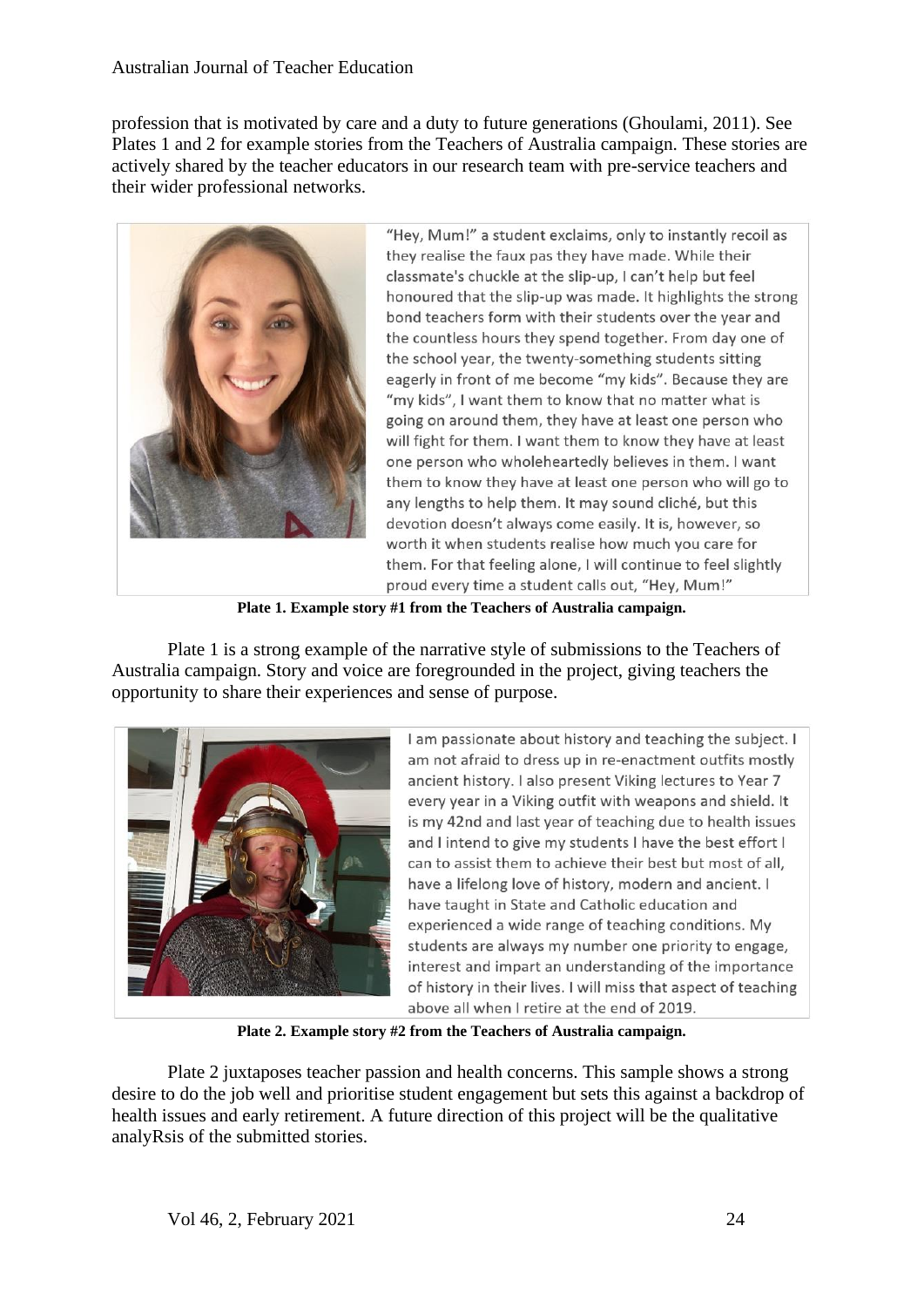## **Our Reach to Date**

The Teachers of Australia social media campaign began in December 2018 and has grown to over x combined followers on Twitter, Instagram and Facebook. To date, x stories have been shared and 22 teachers have agreed to participate in research about how they use social media. At the time of writing this article, this data was still being analysed. Further, this social media project has also been used as a recruiting platform for research into how teachers balance the competing imperatives of academic performance and student wellbeing (authors, 2020; authors, in press). Some unanticipated outcomes have also arisen from the project. In 2020, teachers in the Teachers of Australia social media network reached out for support during COVID-19 lockdowns. Though Instagram and Facebook we were able to connect teachers from around Australia with teachers who were suffering the effects of lockdown in remote parts of Australia, and then later in Melbourne. Teachers volunteered to send care packages to one another during this time. We received very few teacher stories in 2020, and we attribute this to the effects of COVID-19 as the demands of teaching online and the ongoing ramifications of COVID-19 were taxing on the profession. As a result, we turned the focus of our social media campaign to supporting one another and then later presenting research findings as an encouragement for teacher health and wellbeing. We have learnt that social media needs to evolve and adapt to the needs of the audience, and that stories, connection and support are priorities for teachers.

# **Concluding Remarks: Our Story is Unfolding**

This paper forms two main conclusions. First, there is an evident need to better understand teachers' experiences and stories to find ways to better support their vital work. Subsequently, there is a need for strong qualitative research that foregrounds teachers' voices to complement, balance and give context to research that foregrounds performance outcomes. Second, there is also a pressing need to take teachers seriously regarding social media use, and better understand how they use it for connectedness and support. Evidently teachers are passionate about their jobs (e.g. Plate 1), but the social and emotional burden can take a toll on their wellbeing (e.g. Plate 2). Social media reaches beyond traditional institutional and geographical boundaries and provides new opportunities for connecting and supporting people. It also provides opportunities for the sharing of stories from the profession and for phenomenological and narrative analyses of these stories. This work is still ahead of us.

# **Geolocation:** Australia

#### **Acknowledgements**

The authors wish to acknowledge the support of [name of institution withheld for blind review]. Additionally, the support, advice and social media expertise of [administrative assistant] is also acknowledged.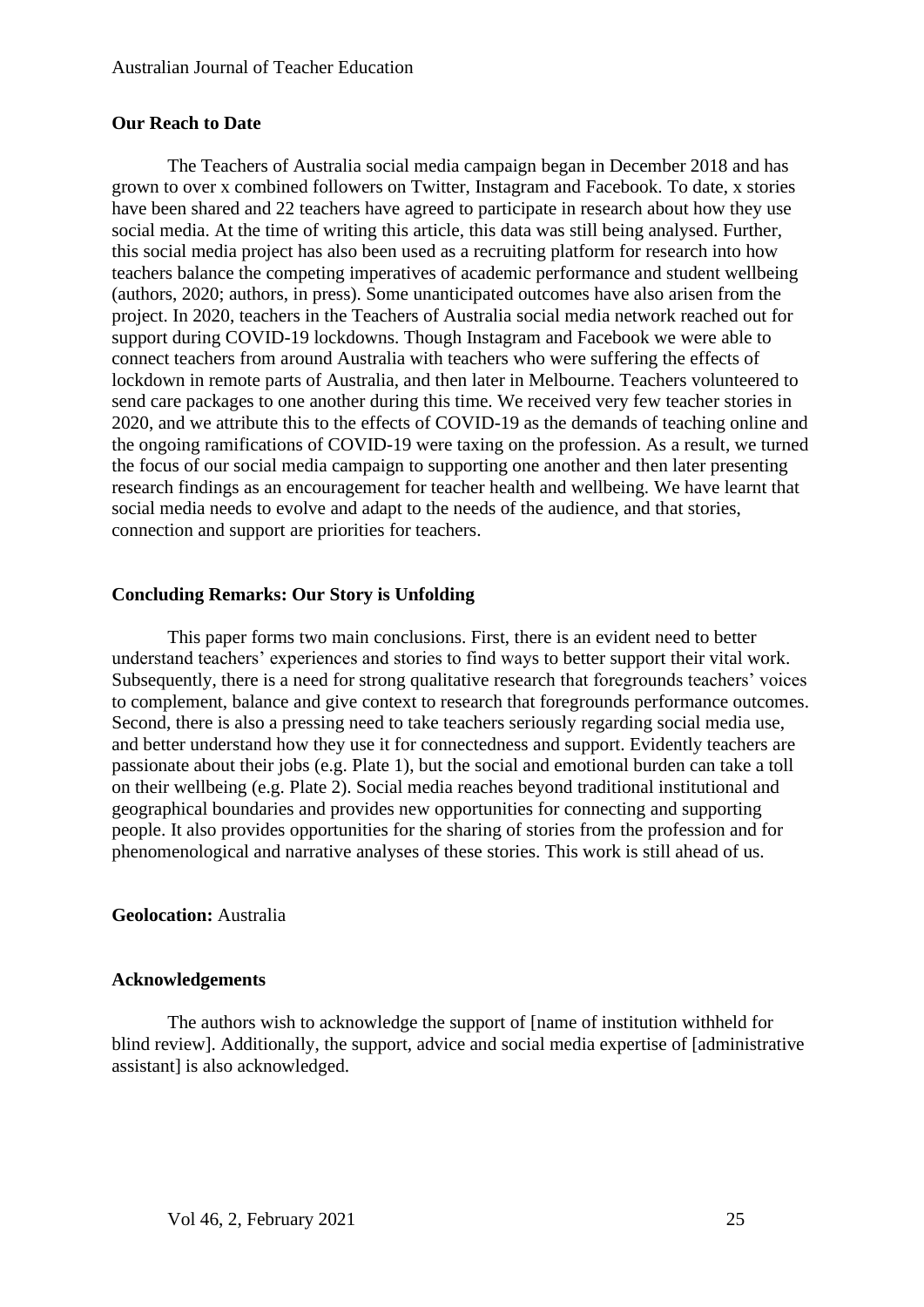# **References**

- Acton, R., & Glasgow, P. (2015). Teacher wellbeing in neoliberal contexts: A review of the literature. *Australian Journal of Teacher Education*, *40*(8), 6. <https://doi.org/10.14221/ajte.2015v40n8.6>
- Andreassen, C. S., Pallesen, S., & Griffiths, M. D. (2017). The relationship between addictive use of social media, narcissism, and self-esteem: Findings from a large national survey. *Addictive behaviors*, *64*, 287-293. <https://doi.org/10.1016/j.addbeh.2016.03.006>

Australian Bureau of Statistics. (2019). [https://www.abs.gov.au/ausstats/abs@.nsf/Latestproducts/4221.0Main%20Features20](https://www.abs.gov.au/ausstats/abs@.nsf/Latestproducts/4221.0Main%20Features202018?opendocument&tabname=Summary&prodno=4221.0&issue=2018&num=&view=) [2018?opendocument&tabname=Summary&prodno=4221.0&issue=2018&num=&vie](https://www.abs.gov.au/ausstats/abs@.nsf/Latestproducts/4221.0Main%20Features202018?opendocument&tabname=Summary&prodno=4221.0&issue=2018&num=&view=)  $W=$ 

- Australian Council for Educational Research (ACER). (November 2018). *PISA Australia in Focus Number 4: Anxiety.* Publisher.
- Australian Institute for Teaching and School Leadership (AITSL). (August 2016). Spotlight: What do we know about early career teacher attrition rates in Australia. Accessed online: [https://www.aitsl.edu.au/docs/default-source/research](https://www.aitsl.edu.au/docs/default-source/research-evidence/spotlight/spotlight---attrition.pdf?sfvrsn=40d1ed3c_0)[evidence/spotlight/spotlight---attrition.pdf?sfvrsn=40d1ed3c\\_0](https://www.aitsl.edu.au/docs/default-source/research-evidence/spotlight/spotlight---attrition.pdf?sfvrsn=40d1ed3c_0)
- Bahr, N., & Ferriera, J. (2019). Seven reasons why people no longer want to be teachers. *The Conversation.* Accessed at [https://theconversation.com/seven-reasons-people-no](https://theconversation.com/seven-reasons-people-no-longer-want-to-be-teachers-94580?utm_source=twitter&utm_medium=twitterbutton)[longer-want-to-be-teachers-94580.](https://theconversation.com/seven-reasons-people-no-longer-want-to-be-teachers-94580?utm_source=twitter&utm_medium=twitterbutton)
- Ball, S. (2003). The Teacher's Soul and the Terrors of Performativity. *Journal of Education Policy, 18*(2), 215-228.<https://doi.org/10.1080/0268093022000043065>
- Biesta, G. (2017). Asking the impossible: Teaching as dissensus. In *The Rediscovery of Teaching* (pp. 82-95): Routledge. <https://doi.org/10.4324/9781315617497-6>
- Baroutsis, A., & Lingard, B. (2018). PISA-shock: how we are sold the idea our PISA ranking are shocking and the damage it is doing to schooling in Australia. Retrieved from <https://www.aare.edu.au/blog/?p=2714>
- Buetel, D., Adie, L., & Hudson, S. (2011). Promoting rural and remote teacher education in Australia through the over the Hill project. *International Journal of Learning, 18*(2), 377-388. <https://doi.org/10.18848/1447-9494/CGP/v18i02/47484>
- Canrinus, E., Helms-Lorenz, M., Beijaard, D., Buitink, J., & Hofman, A. (2012). Selfefficacy, job satisfaction, motivation and commitment: exploring the relationships between indicators of teachers' professional identity. *A Journal of Education and Development, 27*(1), 115-132.<https://doi.org/10.1007/s10212-011-0069-2>
- Day, C., & Smethem, L. (2009). The effects of reform: Have teachers really lost their sense of professionalism? *Journal of educational change., 10*(2-3), 141-157. <https://doi.org/10.1007/s10833-009-9110-5>
- Department of Education [DoE]. (2014). Rural and Remote Review: Review of the educational needs of geographically isolated families and the services available to them. Retrieved from [http://education.qld.gov.au/ruralandremote/pdfs/rural-remote](http://education.qld.gov.au/ruralandremote/pdfs/rural-remote-review.pdf)[review.pdf](http://education.qld.gov.au/ruralandremote/pdfs/rural-remote-review.pdf)
- Department of Education [DoE]. (2017). Remote Area Incentive Scheme (RAIS). Retrieved from [http://ppr.det.qld.gov.au/corp/hr/hr/Pages/Remote-Area-Incentives-Scheme-](http://ppr.det.qld.gov.au/corp/hr/hr/Pages/Remote-Area-Incentives-Scheme-(RAIS).aspx) [\(RAIS\).aspx](http://ppr.det.qld.gov.au/corp/hr/hr/Pages/Remote-Area-Incentives-Scheme-(RAIS).aspx)
- Donnelly, K. (2019). NAPLAN review will dumb down classroom standards. *The Australian*. Accessed at: [https://www.theaustralian.com.au/commentary/naplan-review-will](https://www.theaustralian.com.au/commentary/naplan-review-will-dumb-down-classroom-standards/news-story/466987ba3e7de60cdb73a5e051e67c94)[dumb-down-classroom-standards/news-story/466987ba3e7de60cdb73a5e051e67c94](https://www.theaustralian.com.au/commentary/naplan-review-will-dumb-down-classroom-standards/news-story/466987ba3e7de60cdb73a5e051e67c94)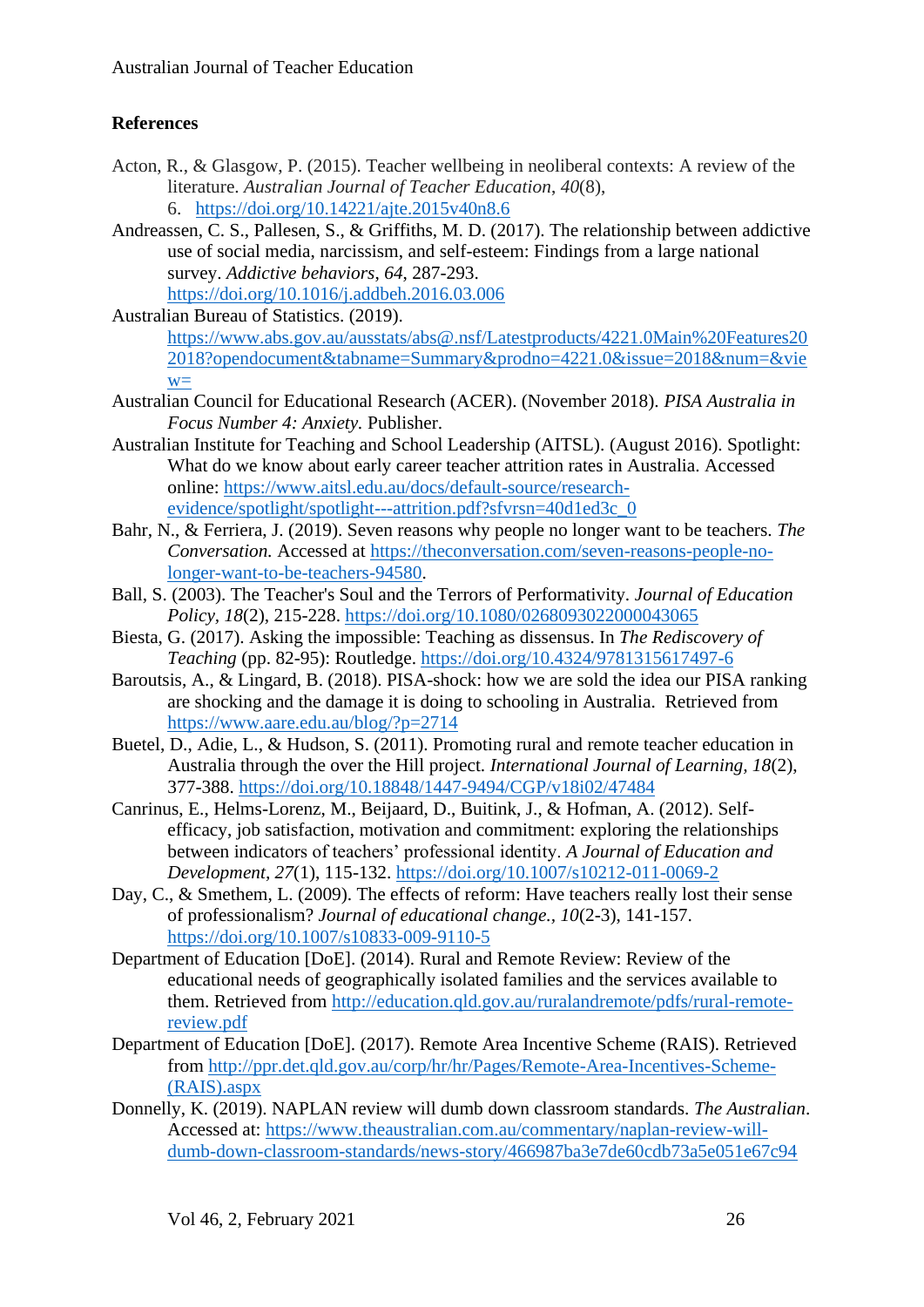Dow, K. L. (2004). Teachers for the future. Paper presented at the 15th Biennial Conference of the Independent Schools Council of Australia (ISCA) The Pavilion Conference Centre Jupiters, Gold Coast, Queensland

[http://www.isca.edu.au/conferences/papers/KwongLeeDow.pdf.](http://www.isca.edu.au/conferences/papers/KwongLeeDow.pdf)

- Ekornes, S. (2017). Teacher Stress Related to Student Mental Health Promotion: the Match Between Perceived Demands and Competence to Help Students with Mental Health Problems, *Scandinavian Journal of Educational Research, 61*(3), 333-353. <https://doi.org/10.1080/00313831.2016.1147068>
- Facebook. (2020). Social media groups: Australian Early Childhood Teachers <https://www.facebook.com/groups/DBTearlychildhood> Perth WA Teachers <https://www.facebook.com/groups/408189902625814> QLD Teachers <https://www.facebook.com/groups/qldteachers> Teach Starter <https://www.facebook.com/TeachStarter>
- Forte, A., Humphreys, M., & Park, T. (2012, May). Grassroots professional development: How teachers use Twitter. In *Sixth International AAAI Conference on Weblogs and Social Media*.
- Giroux, H. A. (2016). Democratic education under siege in a neoliberal society. In C. Wright-Maley & T. Davis (Eds.) *Teaching for democracy in an age of economic disparity.* New York, NY: Routledge.
- Gholami, K. (2011). Moral care and caring pedagogy: two dimensions of teachers' praxis. *Pedagogy, Culture & Society, 19*(1), 133-151. <https://doi.org/10.1080/14681366.2011.548995>
- Goldie, J. G. S. (2016). Connectivism: A knowledge learning theory for the digital age?. *Medical teacher*, *38*(10), 1064-1069. <https://doi.org/10.3109/0142159X.2016.1173661>
- Greenhow, C., & Lewin, C. (2016). Social media and education: Reconceptualizing the boundaries of formal and informal learning. *Learning, media and technology*, *41*(1), 6-30. <https://doi.org/10.1080/17439884.2015.1064954>
- Hudson, P., & Hudson, S. (2008). Changing Preservice Teachers' Attitudes for Teaching in Rural Schools.. *Australian Journal of Teacher Education, 33*(4). <https://doi.org/10.14221/ajte.2008v33n4.6>
- Keddie, A., Mills, M., & Pendergast, D. (2011). Fabricating an identity in neo-liberal times: performing schooling as 'number one'. *Oxford Review of Education, 37*(1), 75-92. <https://doi.org/10.1080/03054985.2010.538528>
- Lake, D. (2007). Science education: innovation in rural and remote Queensland schools. *Educational Research and Policy Practice, 7*, 123-136. <https://doi.org/10.1007/s10671-007-9038-6>
- Lantz-Andersson, A., Lundin, M., & Selwyn, N. (2018). Twenty years of online teacher communities: A systematic review of formally-organized and informally-developed professional learning groups. *Teaching and Teacher Education*, *75*, 302-315. <https://doi.org/10.1016/j.tate.2018.07.008>
- McCallum, F., Price, D., Graham, A., & Morrison, A. (2017). Teacher wellbeing: A review of the literature. *AIS: NSW, The University of Adelaide, Australia*, *34*.
- McKenzie, Phillip; Rowley, Glenn; Weldon, Paul R.; and Murphy, Martin, "Staff in Australia's schools 2010: main report on the survey" (2011). [http://research.acer.edu.au/tll\\_misc/14](http://research.acer.edu.au/tll_misc/14)